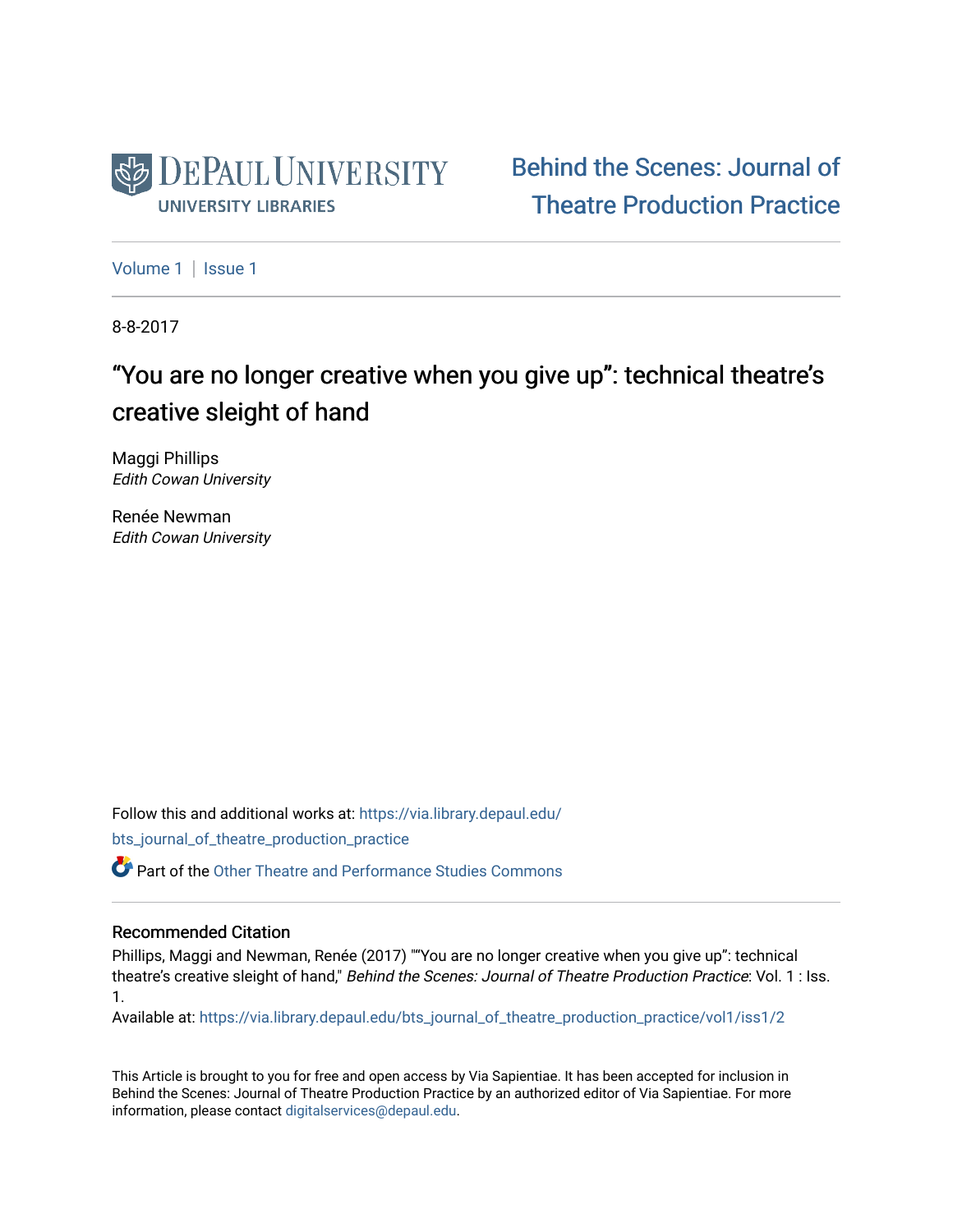### "You are no longer creative when you give up": technical theatre's creative sleight of hand

#### Cover Page Footnote

This paper was originally presented at the 2013 Australian Education and Training Research Association National Conference by Associate Professor Maggi Phillips (PhD) and Dr Renee Newman. The paper is dedicated and attributed to Maggi Phillips who passed away in March 2015.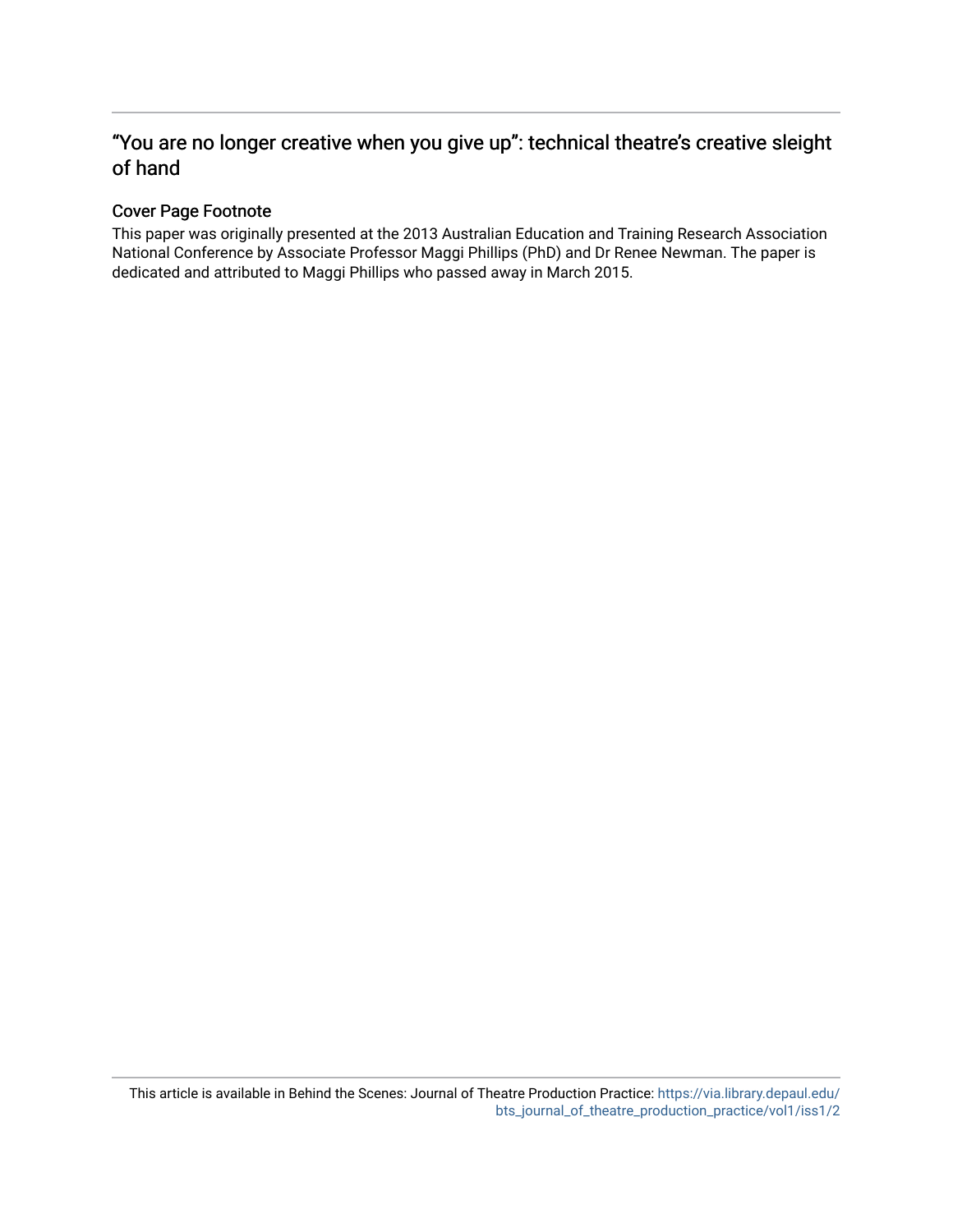# **BEHIND THE SCENES: JOURNAL OF THEATRE PRODUCTION PRACTICE**

Volume 1, Issue 1 Article 1 2017

## **"You are no longer creative when you give up": technical theatre's creative sleight of hand<sup>1</sup>**

## **Maggi Phillips, Renée Newman**

Edith Cowan University

#### **Abstract**

The Western Australian Academy of Performing Arts at Edith Cowan University contains vocational education training programmes including technical design courses with broad reach covering arts administration, stage management, stage lighting, sound design, set and costume design. In an unsettling problematic, teachers and students in the broadly themed Production and Design courses often find themselves isolated from the other creative disciplines or battle with the perception that their work is in fact not creative but entirely the technical implementation of 'someone's else's vision'. This approach seems to dismiss the creative thinking required in the development and orchestration of the design and denies the complexity inherent in anything 'technical'. This paper will address this disparity by drawing from the perceptions of a select number of current staff from Production and Design subjects. We understand that this is a very specific take on the subject from a small number of interested folk, in fact it is deliberately idiosyncratic and narrow in research scope, and in no way indicates the viewpoints of the Australian production and design community at large. Rather, we put forward a particular point of view, given at a particular time, in order to argue that there is merit in addressing what we see as a 'hierarchy of value' and seek further conversation about how we may find a way that the technical/mechanical and the creative are not considered as mutually exclusive. By doing so this would not only be a pedagogical shift, but a movement in cultural paradigm.

**Keywords:** Creativity, innovation, design, technical

<u> 1989 - Johann Stein, marwolaethau a bh</u>

 $1$  This paper was originally presented at the 2013 Australian Education and Training Research Association National Conference by Associate Professor Maggi Phillips (PhD) and Dr Renee Newman. The paper is dedicated and attributed to Maggi Phillips who passed away in March 2015.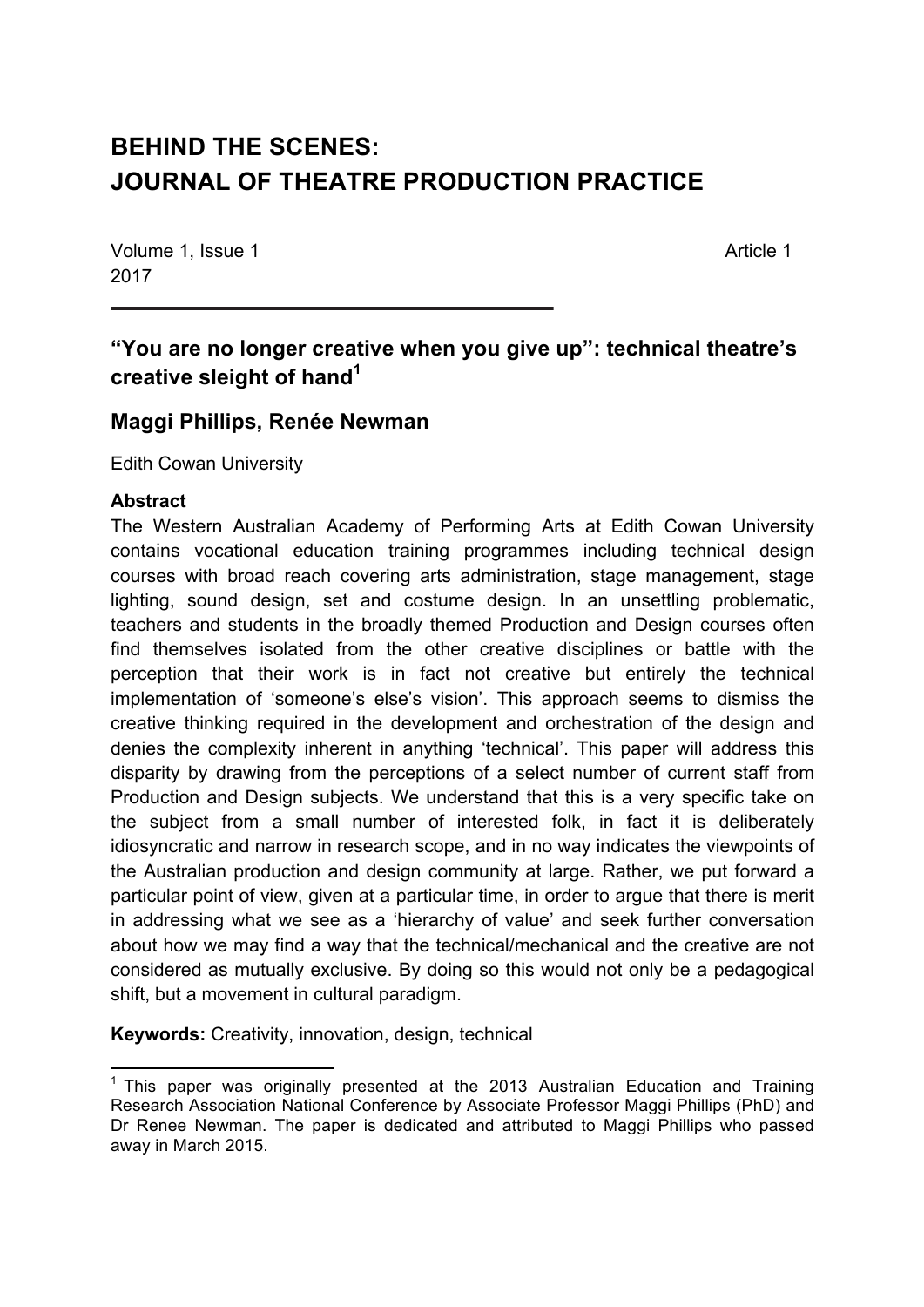#### **Introduction**

In the UK Higher Education Academy report, *Mapping Technical Theatre Arts Training* (2012), Anna Farthing suggests that the term 'technical' is often used as a 'catch all' reference to a gamut of design and production orientated fields and that to do this is an injustice to the "complex and sophisticated skills and understandings" that come with these positions (p. 7). In our view, this underestimation of skills is something that arises often in the description of best practice by exceptional designers and production staff and the training of up and coming practitioners. The Western Australian Academy of Performing Arts (WAAPA) encompasses vocational education training programmes in technical theatre, otherwise known as Production and Design. In addressing the disparity between what is often in our experience considered technical and what is considered creative, this paper draws on the perceptions of three current staff (and their anecdotal experience in both industry and institution) in relation to what they see as impediments to viewing the technical, functional and pragmatic role of technical theatre as equal to a creative vision usually associated with performers and directorial and choreographic leadership. The participants were also asked to envisage solutions or strategies on how training might adapt to nurture perceptions of 'technical' artistry. Taking the Farthing report as an indication of an emerging conversation occurring at that particular time in 2013, we undertook a brief investigation with three WAAPA staff to shed light on their experience and, based on their suggestions and thoughts, to seek ways to meld the technical and the creative, the scientific and the artistic. This paper outlines the background to the research problem, the methodology used and reflections on our initial, albeit small, investigation to point toward the potential for future research for not only a pedagogical shift, but also a movement in cultural paradigm through the following points: addressing what we see as a 'hierarchy of value'; finding a way to decouple Production and Design from the mode of thinking that these roles are merely technical/mechanical; valuing the creativity of these positions, subjects and their people; and asking whether investment in collaborative and interdisciplinary methods of education might be the future for our training institutions.

#### **Background**

Teachers and students involved in the broad reach of technical theatre at WAAPA, covering arts administration, stage management, stage lighting, sound design and set and costume construction and design, often find themselves in unsettling locations 'behind-the-scenes', isolated from the other creative disciplines and battling with perceptions that their practices are purely functional and not creative. Dan Rebellato (1999) claims that the rise of the director and playwright in 1950s British theatre significantly shifted power relationships between the various roles within performance and its production, causing the separation of technical and creative functions allocated to theatre personnel. Technical practitioners' contributions are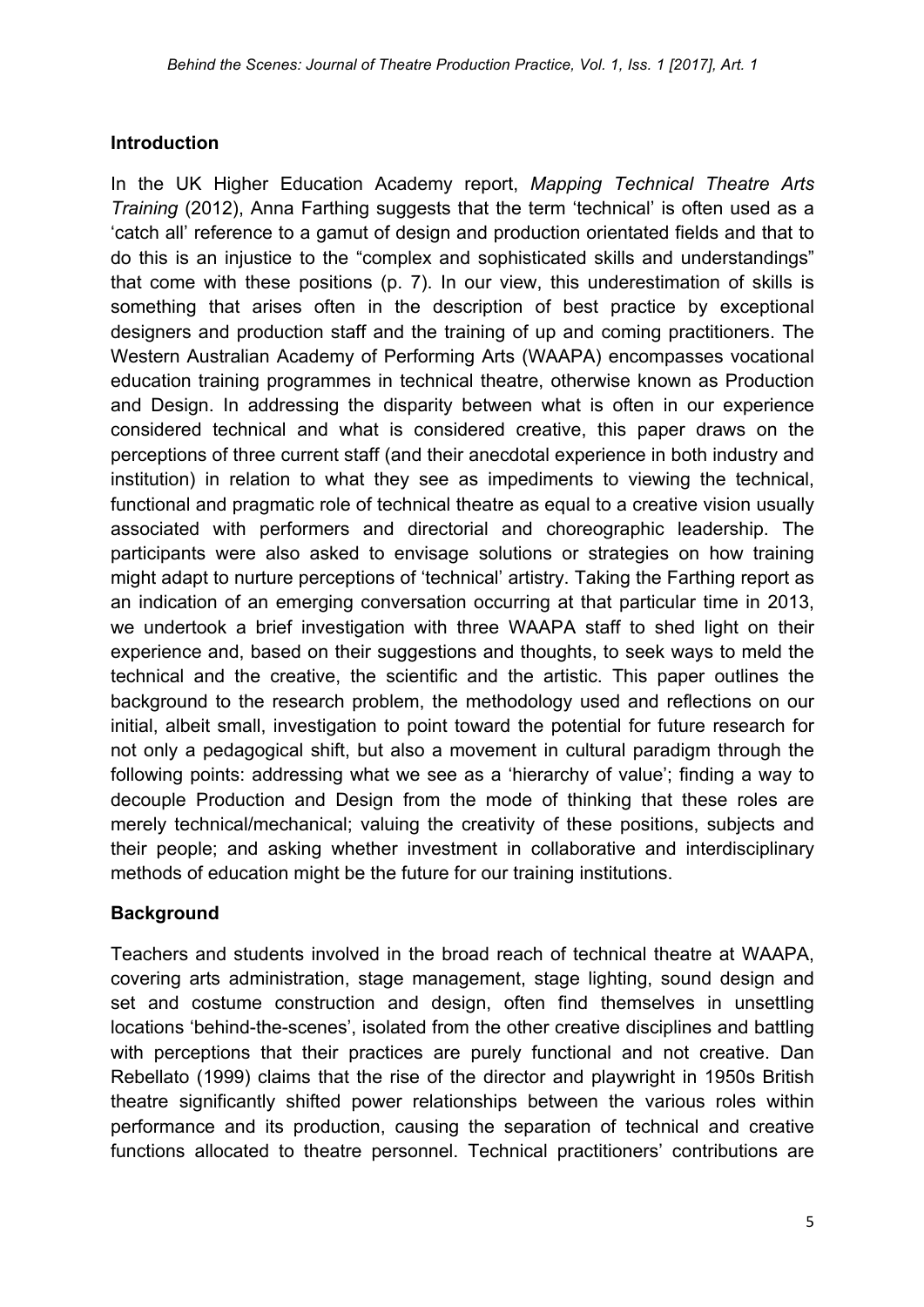often perceived as the nuts and bolts implementation of 'someone else's vision'. This approach seems to dismiss the creative thinking required which can operate invisibly in the development and orchestration of the production, thus denying the complexity inherent in anything 'technical'. For the status of the disciplines involved and particularly for the integrity of the next generation in training, it is imperative that WAAPA staff reflect on this disparity and examine how, as a training institution, we might shift this perceptual problem through the behaviours of our staff and graduates.

#### **Methodology**

When approaching interviews with the three staff from Production and Design we prepared a series of open ended questions for an informal interview process.  $2$  This research design was chosen to encourage as much open conversation as possible without fear of reprisal, judgement or personal censorship. It is important to acknowledge that this paper has been prepared in the humanities tradition of analysis whereby the specificities of an individual, including those of us, the researchers, and the participants, are embedded in the research process, and thereby also involves analogy and anecdotal information from key research sources, which in this case are derived from the interviewees and the researchers' sense of the interdependence of industry and training institution. The methodology, therefore, concentrates on interpretation and on the participants' 'narrative' derived from a focus group with an "emphasis in the questioning on a particular fairly tightly defined topic; and the accent is upon interaction within the group and the joint construction of meaning" (Bryman, 2012, p. 502). Our method involved an informal focus group setting where the three participants shared their stories in response to a series of questions around the topic of the technical disciplines of Production and Design's intersection with artistry and creativity. This study was initiated as a conversation, the beginning of something more perhaps, which in the future could either continue in this trajectory mapping the anecdotal experiences of Production and Design persons in a narrative enquiry or alternatively consist of a more formal inquiry with a larger and varied participant base surveying the experiences of teachers, students and graduates in a qualitative research analysis. The following section contains our reflections on these responses.

### **Reflections**

<u> 1989 - Johann Stein, marwolaethau a bh</u>

These reflections are of a conversation rather than definitive findings per se. They are grouped in relation to industry and pedagogy concerns and notions of the versatile production and design practitioner.

 $2$  The names of interviewees have been deliberately withheld. Interviews were conducted in 2013.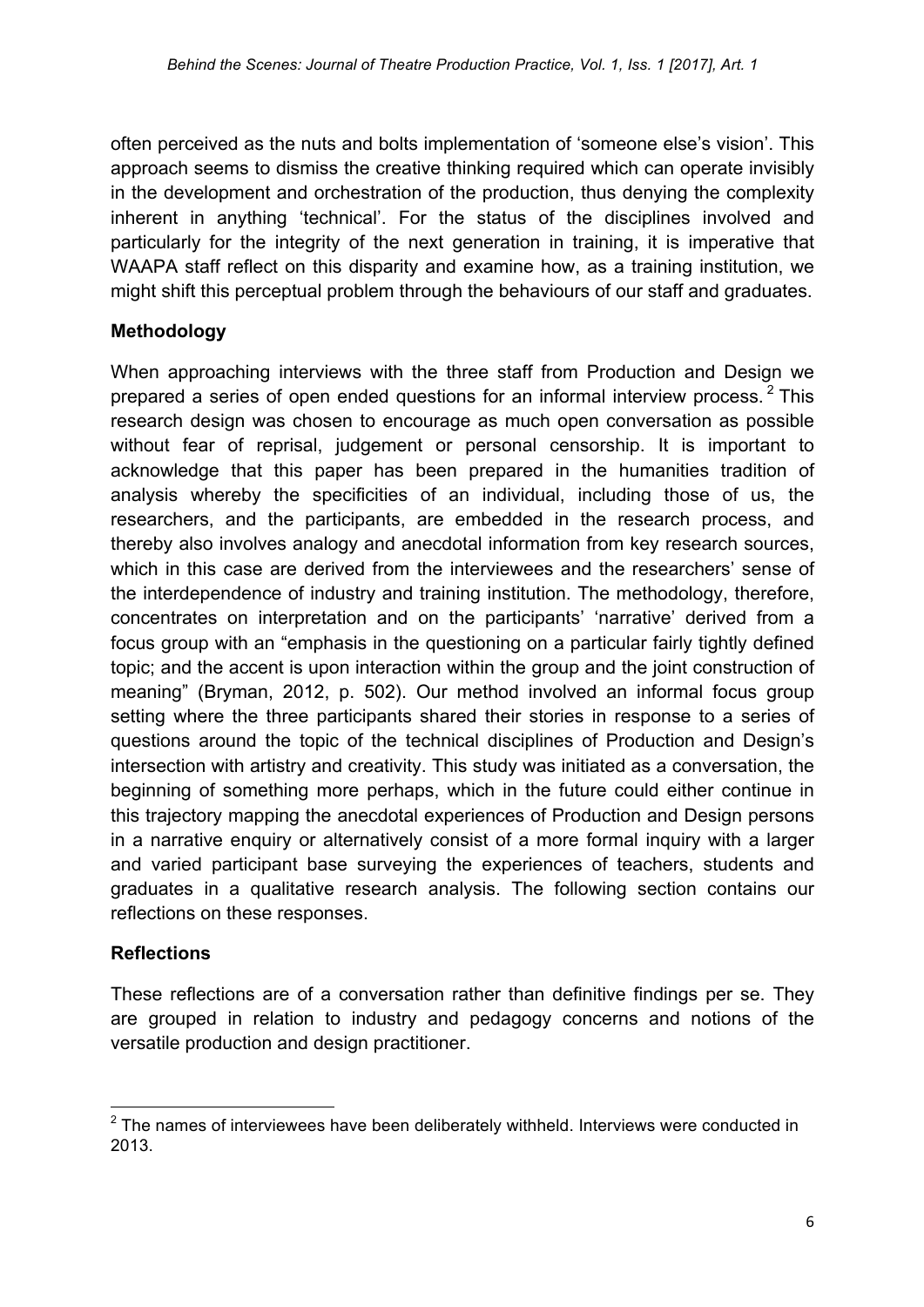We were not surprised when responses dealt with evenly shared views concerning impediments and solutions. The participants overwhelmingly conveyed a sense of pride in the synthesis of creativity and functionality across the technical theatre disciplines but, at the same time, they observed that their assurance was not necessarily met in the training environment or in the professional industry. In fact, the participants felt, either directly or implied, that the overall cultural environment should in fact nourish the creativity of all roles and functions in the performance space but that perceptions, internally and externally, do tend to favour the separation of the two. Common themes that emerged in the discussions centred on degrees of negativity toward certain technical roles, or a lack of understanding of what that role encompassed which could lead to contributors feeling a sense of isolation and a lack of respect for their efforts. Interestingly enough, there was also discussion on how adaptability, flexibility and the capacity to engage and learn from every opportunity that presented itself were the qualities needed for best practice in design and technical operations. Common terms or words used were synthesis, collaboration, hierarchy, barriers, interpretative and, not surprisingly, a recognition of the polarity or binary between creativity and practical or technical which was either intentionally emphasised ("there comes a time when the creative needs to become functional") or unconsciously implied.

All three spoke of a sense of isolation from the artistic process particularly in being "divorced" from other creatives at the beginning of a project. One staff member spoke of how, at times, the costume maker and fitter, for example, will often be excluded from the other departments/disciplines' information flow through official channels. Curiously, the failure to be notified about changes or crucial production information is invariably rectified by the costume students' unique role in relation to the performers—in a sense the students themselves compensated for protocol limitations. This alternative communication channel is established when costume students meet performers (rather than choreographers and directors) on a regular basis to measure, fit and discuss practicalities and pertinence of certain costume features. In that sense, costume people creatively use their particular means of communication in order to stay in the loop.

#### **Industry vs pedagogical realities**

Time is a factor, which one participant noted, that limits the skill development range of, for example, costume students. If they are pressured to keep to schedule, to get the show up and running within time constraints, they can become disconnected and inflexible and, thereby, closed to the complexities of creative solutions. This observation ties in with a 2013 barrage of disagreement on the UK theatre education list wherein the two pedagogical positions, university liberal arts' scholarship and work-place learning (vocational education), were at loggerheads. Intimations that workplace learning stymies critical reflection circulated in the debate, pitching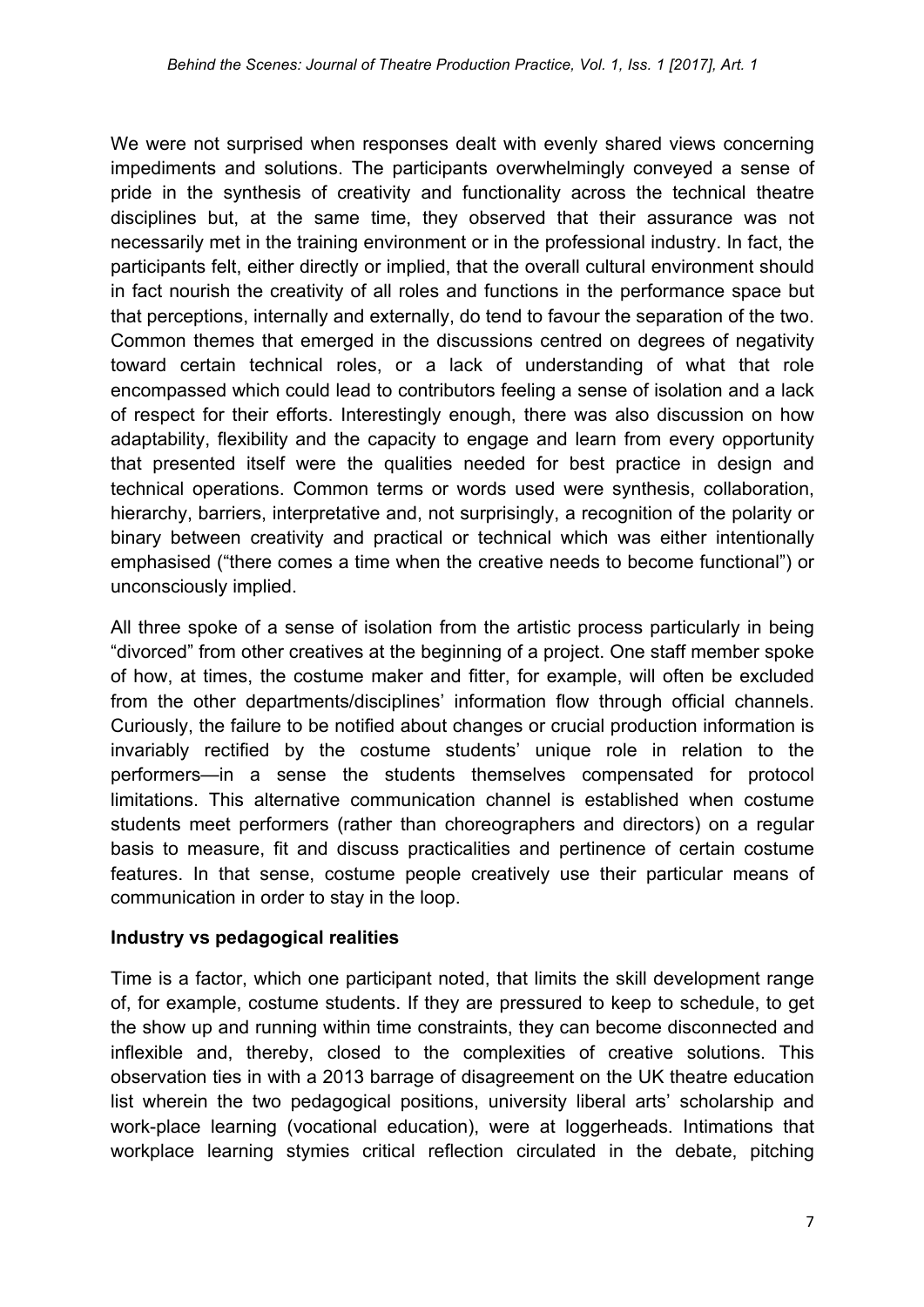practicality against a deeper (and by implication more creative) means of learning. Julie Wilkinson of Manchester Metropolitan University commented on the debate surrounding the 'employability' of British arts graduates:

Isn't this division between vocational and academic itself functioning as an ideological tool, to attempt to reintroduce old class divisions between those who had access to knowledge and the ability to generalize, and could therefore run the world, and those who had to roll their sleeves up? ... [We] have been involved in a long and interesting process of testing epistemological distinctions; an incomplete experiment, but one which is capable of more than serving the market. So that our students might bring into existence a world we haven't thought of yet. (Personal communication, February 4, 2013)

This debate resonates with Anne Berkeley's overview of the development of theatre courses in the US from 1945 to 1980 and the schism between advocates of liberal education and practitioners' needs for refined and dedicated skills in the profession. Berkeley views the challenge to lie in the construction of "coherent theories and practices that are directly relevant to students of the time and in ways that actively contribute to the process of defining and legitimizing new formulations of liberal education" (2008, p. 67). Such opposing perceptions also ground the observation when institutions such as WAAPA are asked to reflect on the balance between its role as a production house and its obligation as an educational institution. That tension is evident in a participant statement that "creativity is secondary to the practical side" even while she emphatically confirmed that "[production and design students] *are* creative artists: they need to recognise it." Ultimately the challenge for elite performing arts training institutions such as WAAPA will be to support the vocational education training of its students and the needs of liberal education whilst simultaneously nurturing recognition for the technical departments as creative resources.

#### **Versatility and creative problem solving**

Another participant's views on stage management places this tension in a more psychological context. She observed that if a stage management student or indeed practitioner in the industry feels that their singular function is to control the show to begin and end on time and for cues to occur exactly as the cue sheet indicates, then they are not engaged in the overall artistic process and instead become a "metronome of correct timing". A performance is like a living being, subject to impulses as much as to accident, so the stage manager's role has to embrace give and take, to anticipate the moment of a lighting change and to work in cohesion with the director's or choreographer's vision. Stage managers have to step in with solutions to small and, at times, major difficulties that may arise in rehearsal or performance. The role asks for sensitivity and support rather than being one of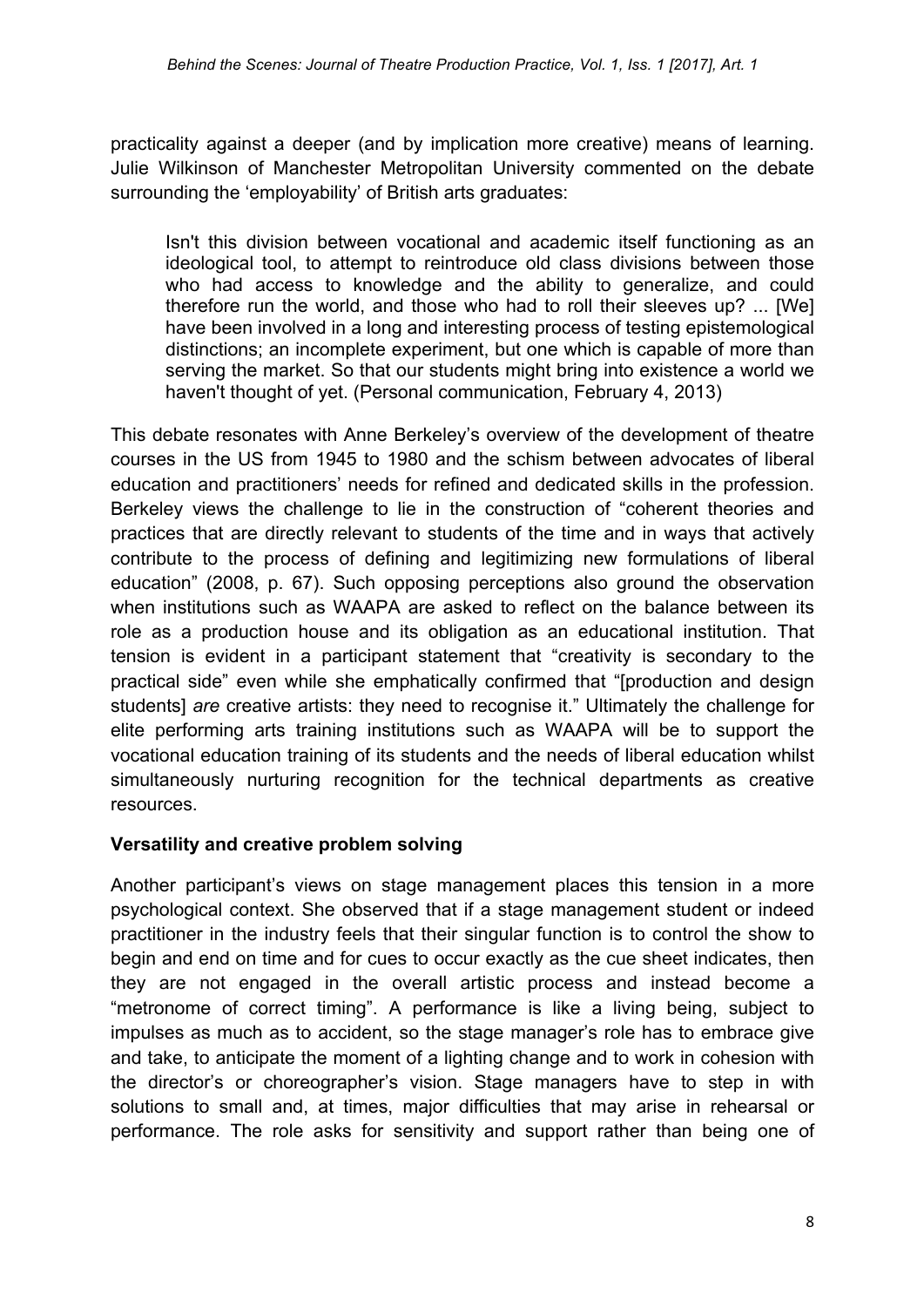control. Organisational balance, in this instance, bears the responsibility of personal adaptability.

When asked is there a point when you are no longer creative and become purely functional, a participant responded with "you are no longer creative when you give up". They did note that, at a certain point, major changes in the operation of a show need to stop in order to breed trust between cast and crew but that this did not mean that technical operators or mechanists should not be open to 'tweaking' the show, feeling and listening to the needs of live performance, night after night. Another participant noted that "creativity never stops (if it does creativity is destroyed)" and so a good stage manager, audio/visual designer, or sound or lighting operator will know how to move with the show, feel and grow along with this living, breathing beast.

It was noted that often issues surrounding Occupational Health and Safety come second to the celebration of the artistic vision imagining a trick, or a gimmick. This could perhaps stem from perceptions of stardom, or what we have coined as a hierarchy of value, where significance is given wholly to the external appearances of performance rather than to the behind-the-scenes creativity of personnel. The director commands greater status than the stage manager, yet without the stage manager the conceptual decisions taken by the director could not possibly be realised. Why is the mechanist not thanked along with the actor on opening night? In fact, why are some supposedly non-creative functional roles often congratulated at such moments, such as the marketing officer, while others are not? Where does art meet science or even the common-sense of respect? Perhaps these questions are beyond the scope of this paper but nonetheless they are worth asking.

A participant spoke at length about how creativity moves into functionality at a point wherein this-will-work and this-will-not-work are established and that for the most part the role is interpretative; the interpretation of the vision of the director, choreographer and/or designer are discussed. However, with this identification of the role as interpretative also comes the distinction of creativity in relation to pragmatism, which possibly goes to the heart of what we might consider as a hierarchy of 'value' within the creative process—that the Australian cultural context of live performance values the director (conceptual creator) over the interpreter (the implementer of concept). This qualification of creativity was a continual theme amongst the three interviewed, which raises the question of at what point does pragmatism become secondary to the creative contribution, or rather whether on the job problem solving is in fact creative decision making? Or perhaps as designer Beeb Salzaar puts it:

To paraphrase Blanche DuBois, I have always depended on the kindness of techies ... Any designer who doesn't listen to a technician's suggestions is foolish ... The designer's job has now become like a conductor getting everyone to go in the same aesthetic direction. (2012, p. 9)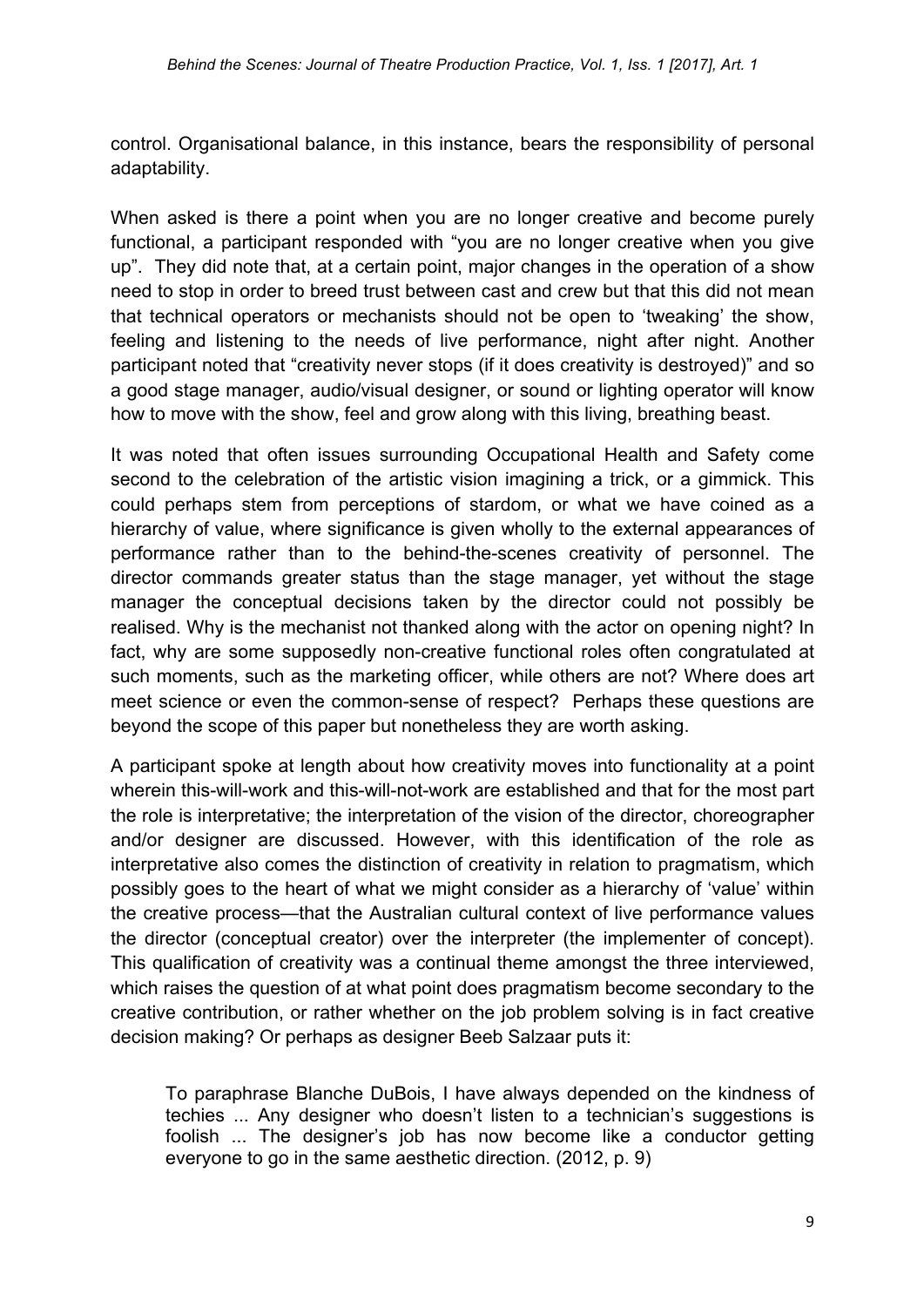#### **Training solutions**

In terms of training, one participant spoke of an exercise for first year costume students in understanding that the "creative judgement" process is critical to the interpretation of design. The exercise asks the students to develop patterns in response to the design of a ballet bodice in order to demonstrate how people interpret things differently. This allows the students to understand that there really is no right and wrong answer to the task at hand which is to translate an image into the functional process of realising that garment. Their unique interpretation of the design is derived from what is on paper and what they can glean from the designer's instructions. The process involves listening and observation skills and the allimportant activity of research. How did other costume-makers resolve the patterning of a bodice for dancers which allows for movement facility on the part of dancers without feeling uncomfortable or, at worst, leaving the dancer exposed on stage? In other words, identification as a costume constructionist should in fact encompass being creative with both the design concept and the implementation of a fully functional costume.

The need for cross-disciplinary learning in collaborative approaches to the artistic process was agreed by all as being valid and useful. One participant insightfully spoke of a reciprocal relationship/collaborative process, where a 'good' director might suggest "I want something," with the emphasis on *something* leaving open the opportunity for a dialogue between director and designer, enabling, for example, the lighting designer to offer a possible solution (to a problem) or to suggest a lighting state that might encapsulate the particular atmosphere the director is seeking. This collaborative approach breeds a sense of trust in working toward a shared vision. This interchange also means that all involved are not closed to discussion and to the changes that inevitably occur as a production moves from concept to closing night. Perhaps part of the solution derives from the training: mixing with other disciplines and learning from their unique set of skills and from being a part of the evolution of the process. It is also interesting to note that on the job industry training is critical when it comes to learning how something functions in opposition to what a student might think is the most 'correct' way to run things. Learning how to be adaptable or, as one participant suggested, how to not antagonise fellow workers but, rather, to read the signals for cooperative interpretation is a vital skill. Such expertise might be something that can only really happen when one is thrown into the mix and has to learn how to adapt to different needs, situations and personalities.

The participants continually stressed the complementarity of the parts to the whole, of the vital input of each cog in the machine. The participants argued that the strength of a production's artistic vision should rely on a notion of equity across the production and design department—these lecturers will not allow the students to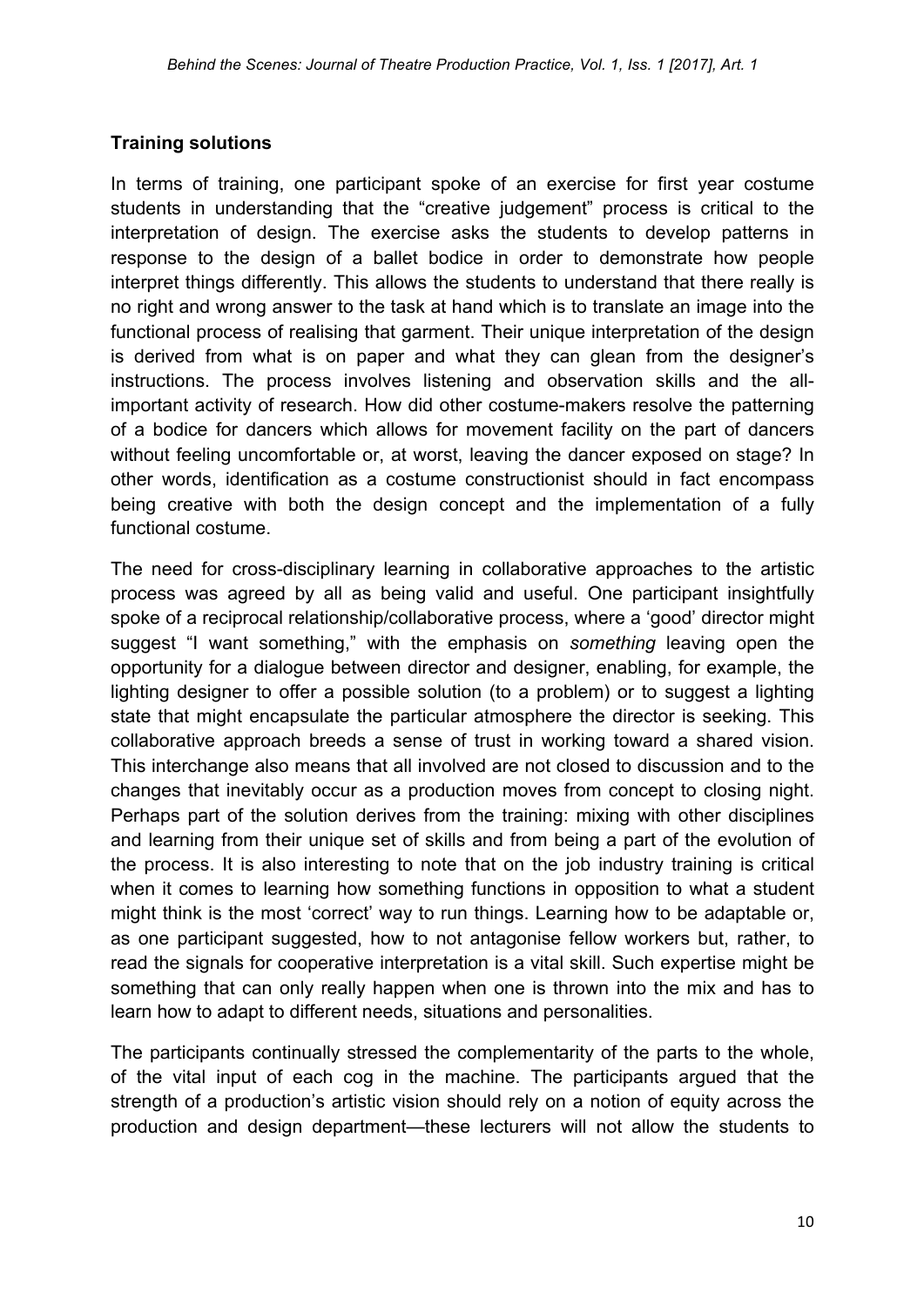imagine anything less than the understanding of the crucial role they play in the collaborative and creative act that is theatre.

However, a balance between creativity and technical precision is also necessary. This balance is perhaps sometimes missing, especially in the instances where the voices of creative persona are more audible. Innovative creations rely as much on directorial know-how or technical expertise as on imaginative experiments in the unknown. According to one participant, directors who rely solely on their "best capacity to imagine" can operate in the dark, as it were. So if there are creative decisions that are heavily reliant on the technical infrastructure then there needs to be a synthesis between the creative and the functional, although we recognise that this synthesis requires a rethink of funding models to promote longer development periods. The set designer, the lighting designer and the production manager along with the mechanist and the lighting engineer need to be in the rehearsal room earlier or more frequently than they might normally be, such as can be seen with Robert Lepage and *Ex Machina* or, closer to home, with the Malthouse and Perth Theatre Company's co-production of the original work *On the misconception of Oedipus*  (2012) which teamed (from the beginning) scenographer Zoë Atkinson with writer Tom Wright and director Mathew Lutton. While this is an example of an industry relationship could this type of extensive dialogue exist in the training environment?

The most effective and full creative experience depends on a mutual respect for the various roles. If the designer is in the workshop modelling a particular option only to discover when that feature is placed in production it will not work, leading to all manner of disappointments not the least being the waste of resources, but perhaps this problem could be resolved far earlier by working in tandem, from the beginning, with the entire creative team. Cathy Anderson (2016) in ArtsHub speaks of the growing trend in the Australian performing arts industry for actors to be more resilient in their skill set, to become more entrepreneurial and to take on myriad roles in the production process in order to have a greater sustainability of career. This paper is not advocating any particular educational model in which to do this but rather draws attention to the conversation that is occurring on how to diversify in the performing arts. The training of our graduates needs to come into this conversation. One option is to develop the skills for the traditionally 'functional' roles to be considered as creative in their own right and to upskill these students in how to work as a team of creative agents. Commonsense suggests that the creative decision-makers need to collaborate from the beginning and continually brainstorm together to gain the best possible results.

The effectiveness of long-term collaboration, specifically in an educational environment, is encapsulated in Ming Chen, Ivan Pulinkala and Karen Robinson's (2010) description of the practice they call "polyphonic dynamics." Essentially, polyphonics refers to a production process of many voices where "the co-creators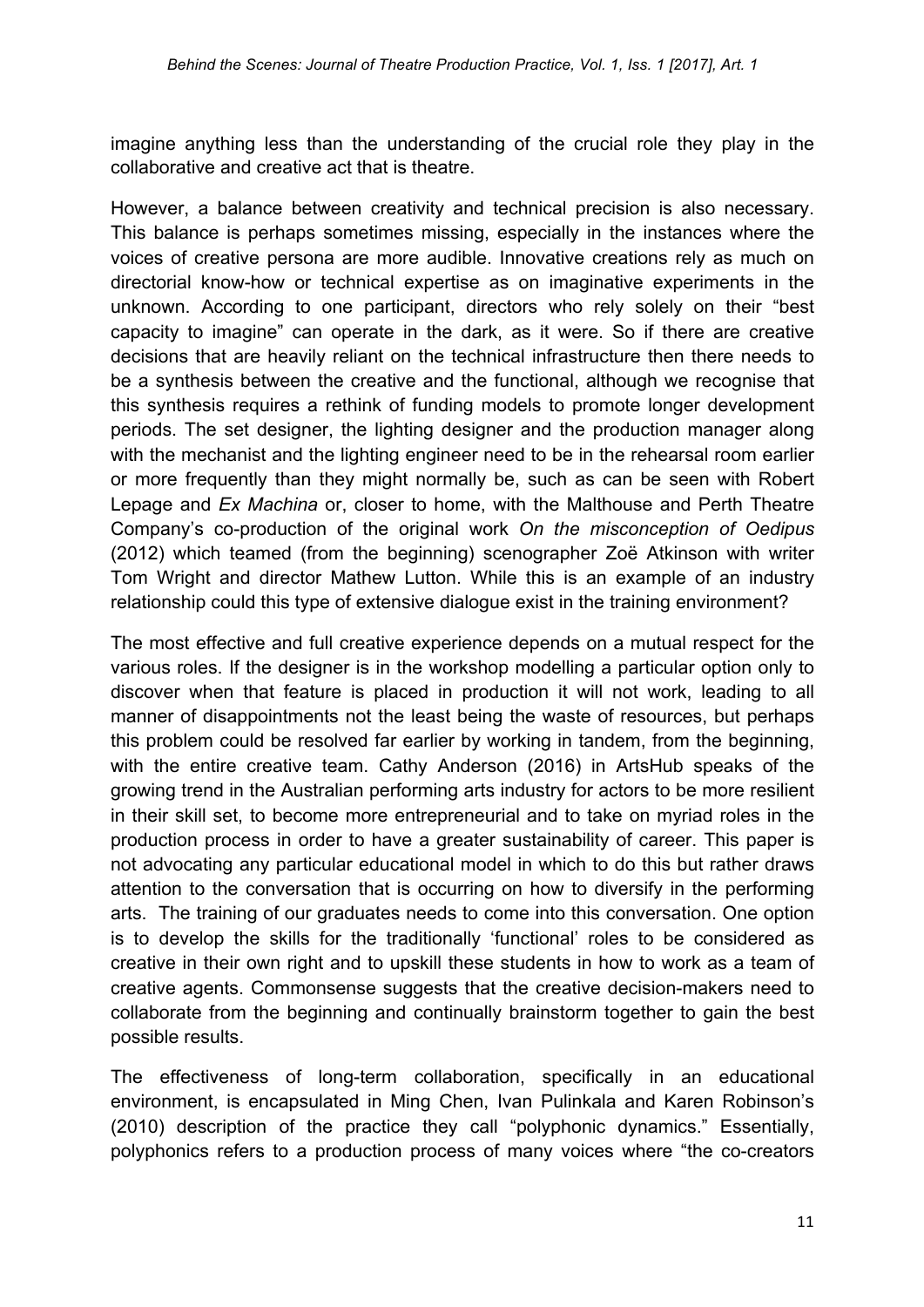commit fully to a juggling act of sorts: one that honors the interchangeability of all theatrical signs" (p. 127). This approach can be used to "cultivate inventiveness, initiation, collective responsibility, ownership of creative product, flexibility, relinquishing disciplinary control, and confidence" (Chen et al, 2010, p. 127). The authors acknowledge that the process:

[Can] be more time-consuming and stressful than the traditional production approach; its success depends upon careful planning, flexibility with deadlines, positive relationships between theatre artists/educators (including a trust that undetermined creative solutions will emerge—albeit it later in the process), and more intensive group participation in the production and rehearsal processes. Should these conditions be in place, however, the educational benefits outweigh the challenges. (Chen et al, 2010, p. 127)

This practice-orientated research appears to resolve or, at least, accommodate the tension noted above between vocational work-place training and the critical creativity of liberal education indicated by the participants' concerns with the limits production demands place on the development of students' holistic skills. However Chen et al appear to have the luxury of concentrating all efforts on one production at a time, in contrast with the multiple and therefore more complex production schedule framing WAAPA's operations.

Concomitantly, the polyphonic approach points to best practice within the industry, which is more closely associated with European theatre-making than with its counterparts in the US and Australia. It is a 'cultural failing' in Australian performance both in industry and in training models that this long-term collaborative process does not happen more often, especially within the Major Performing Arts organisations where the funds to do this are more readily available.<sup>3</sup> Perhaps this situation arises because of financial restraints or time restrictions that prevent technicians from contributing to the creative process and safe production decision-making early in the process? Or perhaps a more relevant question is what can we learn more generally, or more philosophically, from blending art with science, of exchanges between the conceptual with the functional, to conclude that, ultimately, both are creative practices interdependently reliant on technical know-how. One would think that such collaborations could enable a trickledown effect to ensue, meaning that our elite training institutions such as WAAPA might lead the way in supporting technical practitioners' convincing claims to creative status and perhaps lend support to a cultural shift in the industry at large.

 

 $3$  At the time of writing the major performance arts companies are known as Australian Major Performing Arts Group.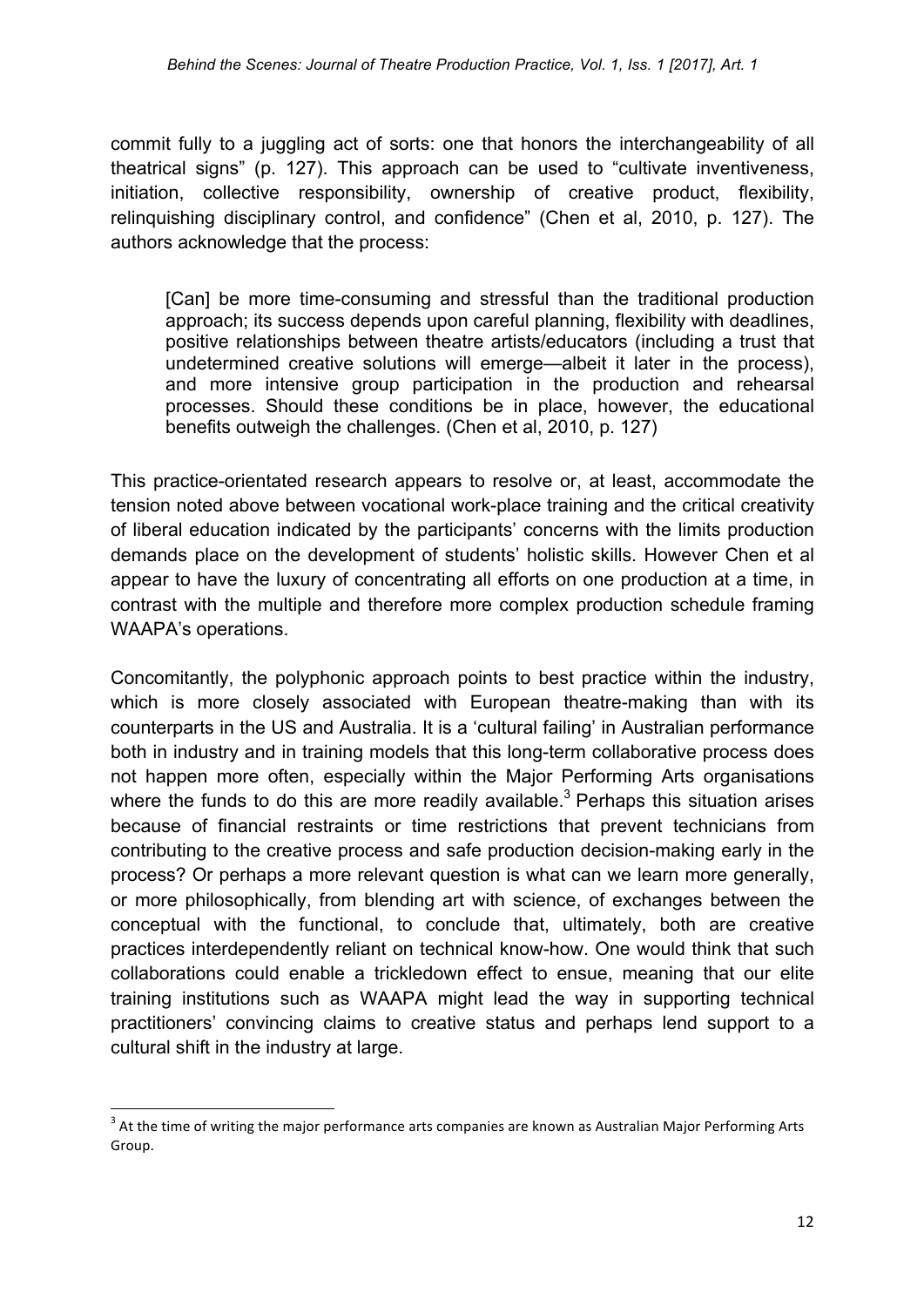Perhaps a cultural overhaul is what is required, an epistemological shift that is able to recognise that creativity and pragmatism, or perhaps controversially to put it another way, rules, are not mutually exclusive. In a paper on the relationship of creativity to rule making, Anja Kern remarks on the historical standard of the separation of repetition from creative innovation in organisational management contexts and notes that while "it is widely agreed upon that it is critical for an organization to find a balance between exploitation and exploration … [between] stability and change, or repetition and creativity, most studies, however, analyse these concepts separately and overlook their interdependence" (2006, p. 64). We wonder if this failure to understand the interconnectedness of areas of action lead to assumptions that repetition reliant disciplines (technician driven, occupational health and safety and so on) lack innovation or ingenuity or, vice versa, that the 'creative genius' model is thereby absolved from having to negotiate this way of thinking, moving, doing. It would seem that the discursive paradigm underlying this mistrust of creativity and rules/repetition is at its heart the familiar story (in our experience) of the distinction of thinking and doing that raises its head continually in the academy as the distinction between academic thinkers and real world doers. We also see this manifesting between the thinkers of the 'Artist' and the doers of the 'Technicians'. There are problems with this way of *being* which surely prevents us from being the best arts practitioners we can be:

This separation hinders a deeper understanding of the relation between creativity and rules …. The cognitive-rational model of action bears several epistemological problems for the analysis of the relationship between creativity and rules. The separation of thinking and doing leads to the idea that one can separate "creative" from "repetitive" elements or types of action. (Kern, 2006, p. 64)

Perhaps the solution is to collaborate more and to find people and spaces which are open to enabling learning from each other and to creating a genuine dialogue between creative ingenuity and repetitive action, where we all require the skills of thinking differently and cooperatively. Further investigation might point toward not only a pedagogical shift, but a cultural one by confronting face to face a historically embedded 'hierarchy of value', to find ways to decouple Production and Design from the thinking that separates the technical/mechanical from the artistic or the creative, so that we can truly value the creativity of these positions, subjects and their people.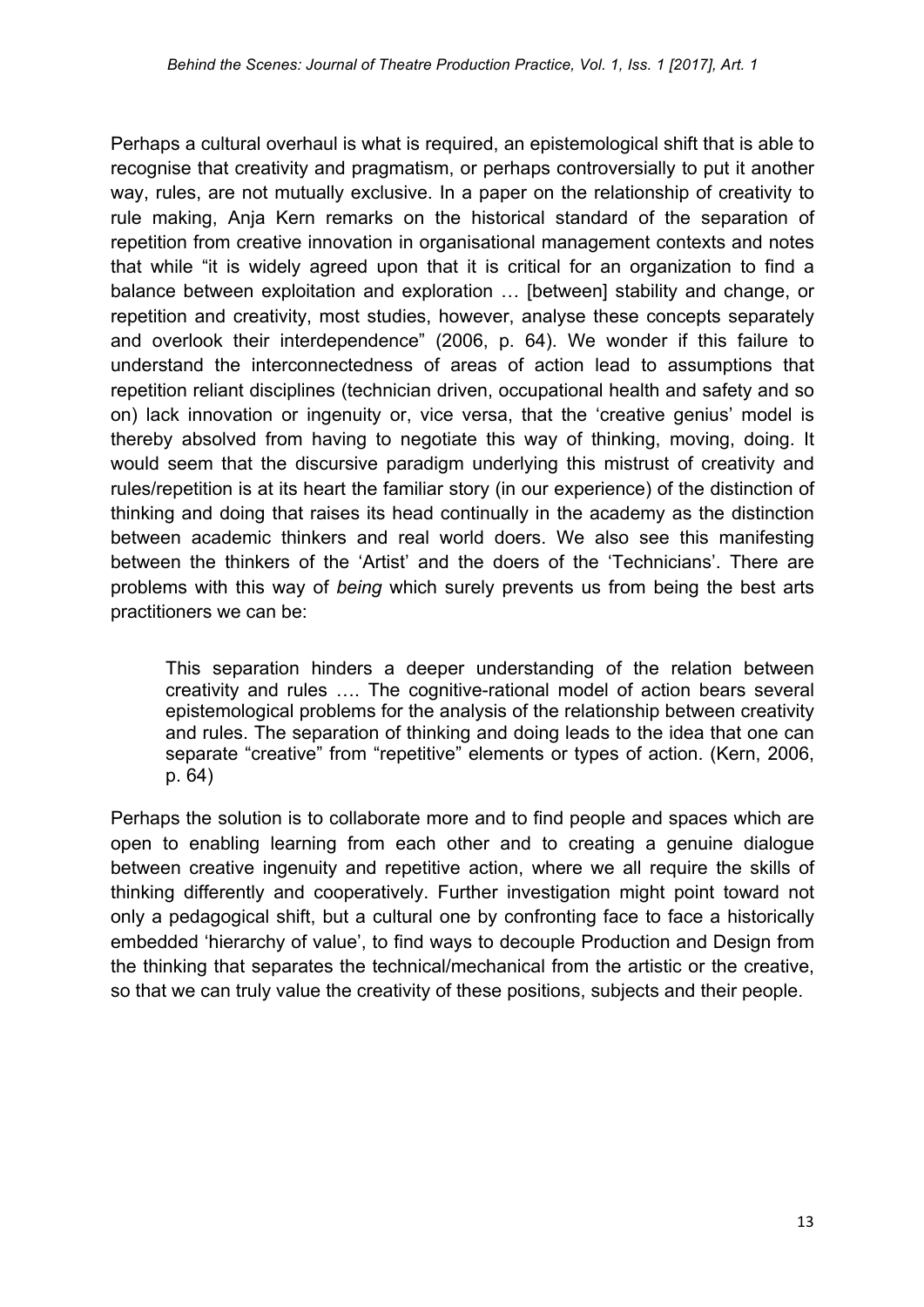#### **References**

- Anderson, C. (2016). *Meet the new wave of entrepreneurial actors*. Retrieved from http://www.artshub.com.au/education/news-article/sponsored-content/artseducation/cathy-anderson/meet-the-new-wave-of-entrepreneurial-actors-252694
- Australia Council for the Arts (2016) *Major Collaborative Arts Projects.* Retrieved from http://www.australiacouncil.gov.au/strategies-and-frameworks/mpacollaborative-arts-projects/
- Berkeley, A. (2008). Changing theories of undergraduate theatre studies, 1945 to 1980**,** *The Journal of Aesthetic Education*, *42*(3), 57-70.
- Bryman, A. (2012). *Social research methods*. Oxford University Press: Oxford.
- Chen, M., Pulinkala, I. and Robinson, K. (2010). Polyphonic dynamics as educational practice*, Theatre Topics*, *20*(2), 113-131.
- Farthing, A. (2012). *Mapping technical theatre arts training,* A report for the Higher Education Authority, Arts and Humanities, UK. Retrieved from https://www.heacademy.ac.uk/system/files/headdmfarthing2012mappingtechtheatretraining.pdf
- Kern, A. (2006). Exploring the relation between creativity and rules, *International Studies of Management and Organization, 36*(1), 63-80.
- Rebellato, D. (1999). *1956 and all that: The making of modern British drama.*  Routledge: London.
- Salzer, B. (2012). The subtext: In praise of techies *Theatre Design & Technology*, *48*(1), 8-9.